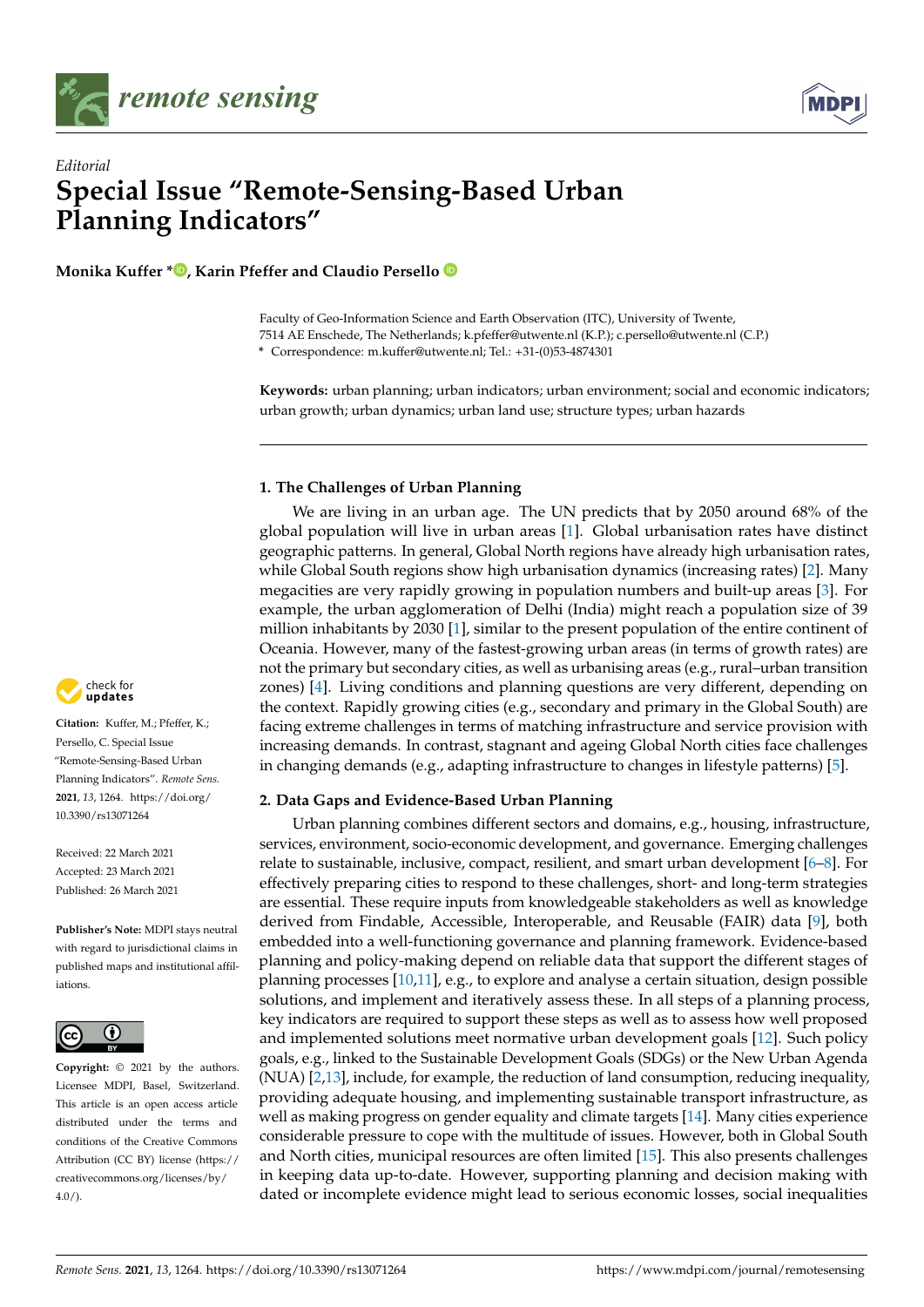and harms, and environmental disasters. Thus, while adequate indicators and reliable, up-to-date data, to measure and monitor indicators, are key to sustainable urban planning and decision making and effective communication within a multi-stakeholder environment, regular in situ data collection is often not feasible due to local conditions [\[12,](#page-4-10)[16\]](#page-4-14). Earth observation (EO) data can, for many planning and decision-making questions, supply relevant base data and proxies, in particular to support the development, measuring, and monitoring of urban indicators at different scales [\[17\]](#page-4-15). Within this special issue, we aim to understand and learn about the potential of EO data in support of urban planning indicators for various fields of applications.

#### **3. The Role of EO to Develop Urban Planning Indicators**

EO data offer manifold opportunities for mapping and monitoring urban areas [\[18](#page-4-16)[–22\]](#page-4-17). They serve to derive various physical, climatic, and socio-economic indicators in support of urban planning, emergency response, and decision making [\[23\]](#page-4-18). EO data provide quantitative data that are temporally and spatially more consistent than traditional ground surveys and census data and often have finer spatial and temporal resolutions. This allows for analysing and comparing conditions among different urban settlements, cities, and countries, and for different years. For this reason, EO is also a fundamental data source for tracking the progress towards the SDGs and monitoring target indicators, as well as providing actionable information for local, regional, and state governments [\[19,](#page-4-19)[24](#page-4-20)[–26\]](#page-5-0). Once translated into regularly updated geospatial information and knowledge, these data can support strategic planning and interventions responding to the multiple challenges related to rapid population growth, scarcity of resources, and increasing frequency and intensity of natural hazards caused by a changing climate.

Multiple data sources have been investigated in the literature, including satellite data of various resolutions (from very high to moderate resolution), aerial and unmanned aerial vehicle (UAV) image acquisitions [\[27](#page-5-1)[,28\]](#page-5-2). Several research questions are spurring the scientific community: How can we take full advantage of EO data's large volumes? How can we optimally fuse the data from different sensors and sources? Moreover, how can we automatically extract geospatial information that is reliable and trusted by citizens and decision makers? To address some of these challenges, researchers often resort to statistical modelling and machine learning algorithms [\[29](#page-5-3)[–31\]](#page-5-4). Such advanced quantitative and computational methods allow us to process large data volumes effectively and infer maps and other products. The latest wave of deep learning algorithms, including convolutional neural networks, recurrent networks, and generative adversarial networks, offer new strategies for addressing complex geospatial data analysis tasks [\[29](#page-5-3)[,32\]](#page-5-5). The ability to learn sophisticated hierarchical features from multiple data sources allows deep learning methods to extract meaningful spatial and temporal patterns and infer information about the physical domain of urban areas and more abstract variables related to their dwellers' socio-economic conditions and quality of life [\[33\]](#page-5-6).

#### **4. The Contribution of Papers of the Special Issue**

In this special issue, we have invited contributions to remote-sensing-based planning indicators across the world. The received contributions show a mix between Global North and South studies, approximately  $\frac{1}{3}$  to  $\frac{2}{3}$ , respectively. A large share of the papers focus on the rapidly growing urban areas in Asia (Figure [1\)](#page-2-0), while other global regions have relatively equal attention.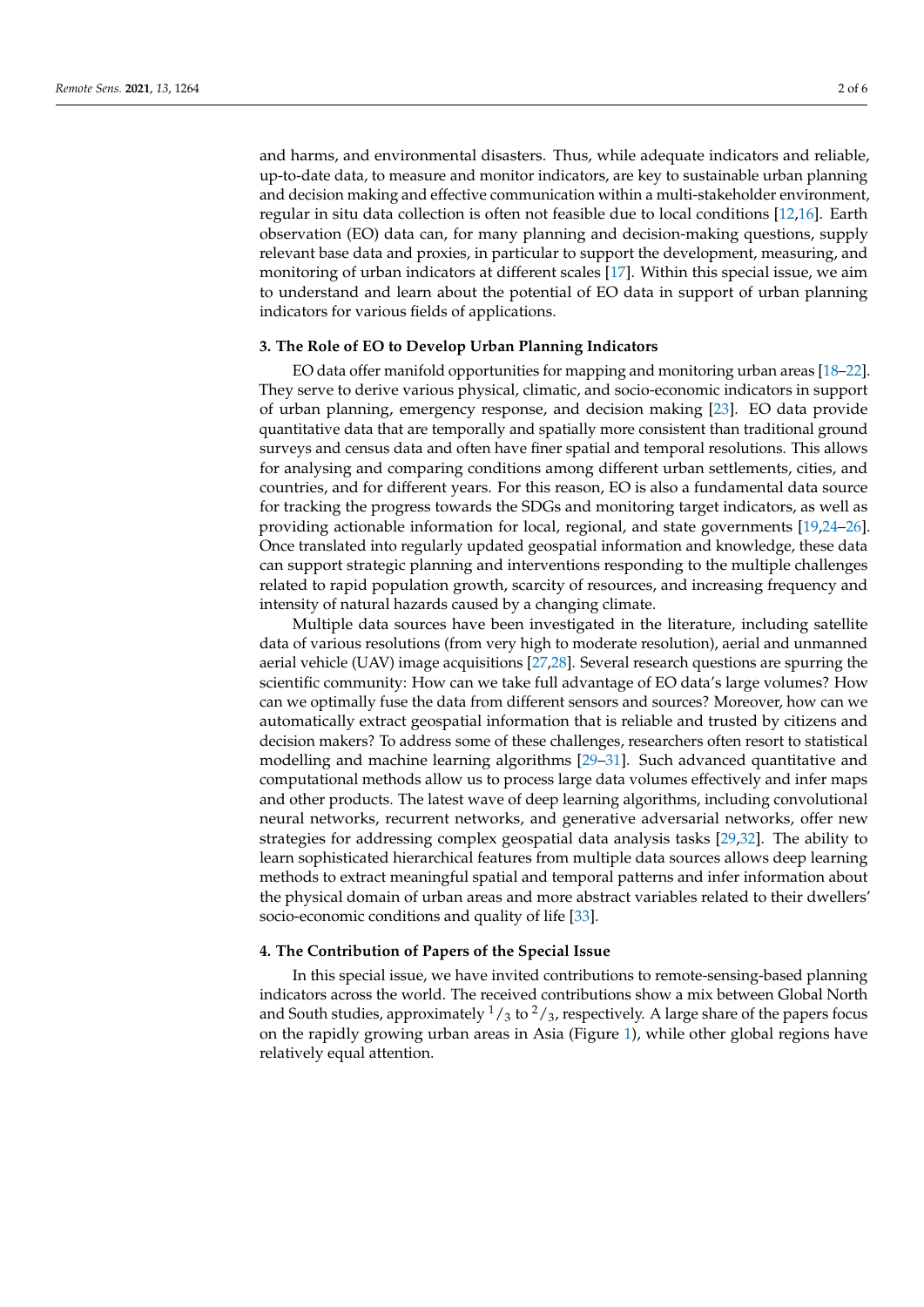<span id="page-2-0"></span>

**Figure 1.** Regional percentages of case studies used in the special issue papers (N = 13). **Figure 1.** Regional percentages of case studies used in the special issue papers (N = 13).

The contributions and their EO-based indicators cover different planning-related sectors and domains (Table [1\).](#page-3-0) The majority of indicators relate to land and environmental issues (e.g., [\[3](#page-5-7)[4,35](#page-5-8)]), while only a few indicators provide information that is more complex issues (e.g., [34,35]), while only a few indicators provide information that is more complex to derive from EO data, e.g., information on urban services or socio-economic conditions to derive from EO data, e.g., information on urban services or socio-economic conditions (e.g.,  $[36,37]$  $[36,37]$ ). In these sectors, there is still much scope for EO data to fill information gaps, e.g., with the recent advances in machine learning to provide data on complex urban sification problems. However, this would require the solution of a large bottleneck for classification problems. However, this would require the solution of a large bottleneck for urban EO applications, namely the availability of large sets of training data shared for urban EO applications, namely the availability of large sets of training data shared for cities. Presently there are no easily accessible repositories for in situ data for a large number of urban areas (for some recent developments see, e.g., [\[38\]](#page-5-11)), for example, the around 13,000 13,000 urban centres as defined by the Global Human Settlement Layer (GHSL) database urban centres as defined by the Global Human Settlement Layer (GHSL) database [\[3\]](#page-4-2). In the absence of such in situ data, researchers have to produce their own training data, often without sufficient ground validation due to high data collection costs. These practices also limit the usability of data for planning questions as uncertainties cannot sufficiently be quantified.

The contributions also show that other urban planning sectors and domains that The contributions also show that other urban planning sectors and domains that could further benefit from EO data are urban governance and participation (e.g., interaction with  $\frac{1}{2}$ stakeholders), urban hazards, and climate actions. Very-high-resolution (VHR) imagery can support the development of 3D models that can improve communications with multiple  $\sim$ stakeholders [\[39,](#page-5-12)[40\]](#page-5-13). Climate action could largely benefit from the integration of EO data<br>in the integration of the integration of the integration of the integration of the integration of the integrat with local planning models to simulate impacts of changing climate conditions and their<br>with local planning models to simulate impacts of changing climate conditions and their interaction with the urban morphology in 2D as well as in 3D [\[41](#page-5-14)[,42\]](#page-5-15). Thus we can conclude that there is huge potential for EO to provide routine, accurate, and cost-efficient data in<br>there is huge potential for EO to provide routine, accurate, and cost-efficient data in support of urban planning indicators. However, data and methodological questions need<br>Support of urban planning indicators. However, data and methodological questions need logical questions need further development and better responding to local user  $\mathbf{H}(\mathbf{Q})$ . The case of  $\mathbf{FQ}$  determined to local user needs  $\mathbf{FQ}$  determined to local user  $\mathbf{FQ}$  determined to the set of  $\math$ within the EO community to better engage with local to global (potential) users of EO data<br>and nuscride data for nurrosse and provide data for purpose. further development and better responding to local user needs [\[43\]](#page-5-16). This calls for action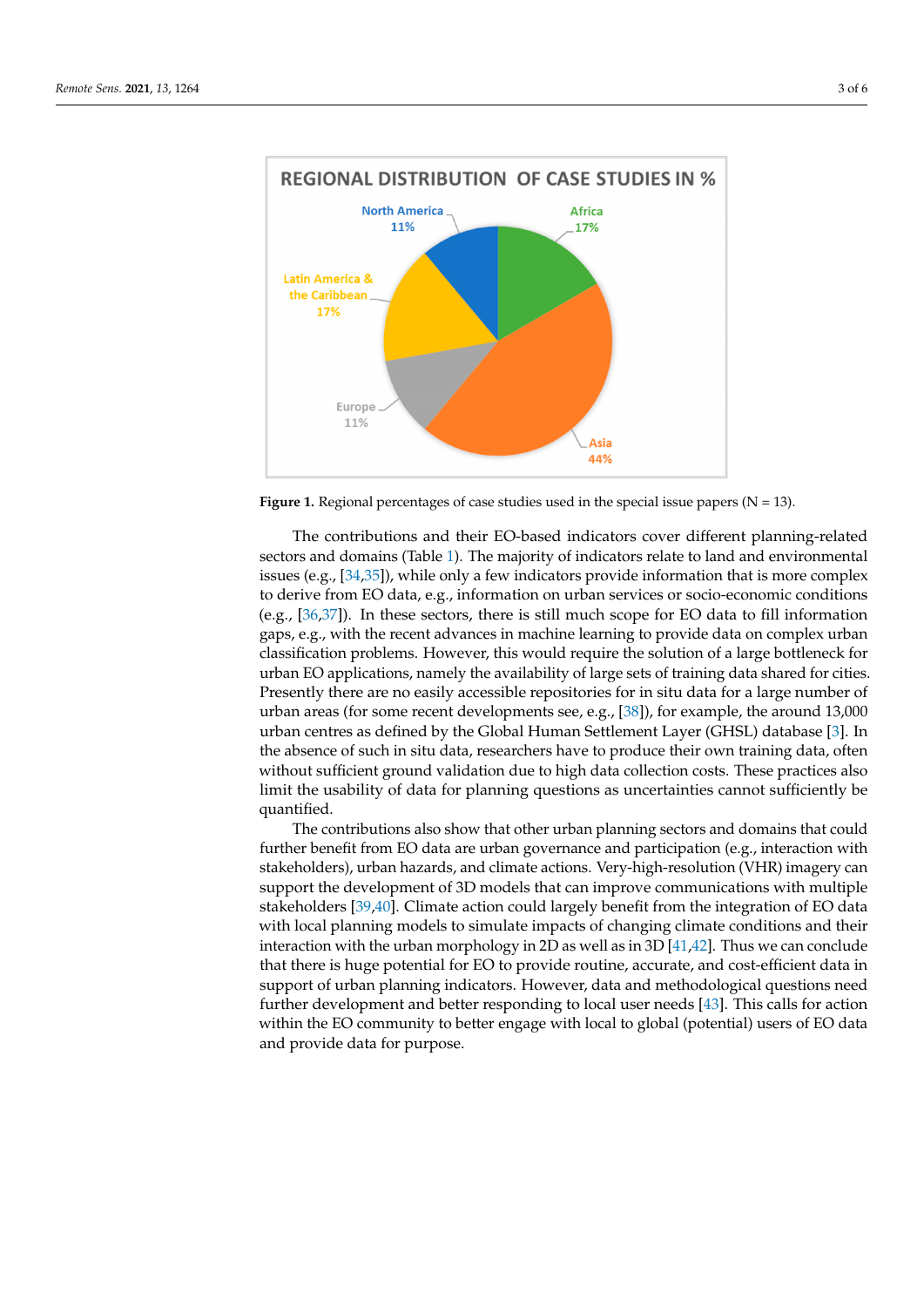**Urban Sectors Indicators/Planning Instruments Type of EO Data References Housing Built-up indices Normalised difference concrete** condition index (NDCCI) % change in temporal housing (slums) **Built-up density**  WorldView  $L = \frac{34,37,44}{5}$  $L = \frac{34,37,44}{5}$  $L = \frac{34,37,44}{5}$ **Infrastructure/Services Street density** ■ Distance to roads/accessibility<br>■ Access to services Access to services Night lights/streets **C** Orthophotos ■ WorldView<br>■ PlanetScope PlanetScope DMSP-OLS/VIIRS [\[36](#page-5-9)[,45](#page-5-18)[,46\]](#page-5-19) **Environment/Hazard Land susceptibility** Surface temperature Green infrastructure indicators % of open/green spaces ■ WorldView ■ Aster (DEM) ■ RapidEye Urban Atlas \* Orthophotos Landsat Google Earth DMSP-OLS/VIIRS [\[19,](#page-4-19)[47–](#page-5-20)[49\]](#page-5-21) **Socio-economic conditions Multiple deprivation index**  $\blacksquare$  % of slums ■ **Quality-of-life indicators**  WorldView PlanetScope Pleiades Urban Atlas \* [\[36,](#page-5-9)[37,](#page-5-10)[44,](#page-5-17)[49\]](#page-5-21) **Urban governance/Participation** ■ 3D models and a video/camera and a camera and a camera and a camera and a camera and a camera and a camera and a camera and a camera and a camera and a camera and a camera and a camera and a camera and a camera and a ca **Land use—territorial planning** ■ Land use/cover change (drivers) Urban growth Urban form indicators (e.g., compactness) Orthophotos Landsat Rapideye [\[19,](#page-4-19)[34,](#page-5-7)[35,](#page-5-8)[50\]](#page-5-22)

<span id="page-3-0"></span>**Table 1.** Urban planning indicators supported by Earth observation (EO) data within publications of the special issue (\* based on EO data).

## **5. Conclusions and Directions for Further Research**

EO data and data products are increasingly available but are often not easily accessible to key stakeholders in urban planning and decision making. This friction relates to technological challenges and communication challenges. For example, neither are readyto-use data available (i.e., easy to be combined with municipal databases) nor are they documented for non-EO experts. This calls for strengthening the collaboration between urban planners and EO experts to conceptualise actionable information and overcome implementation gaps of utilising RS-based products. Well-documented EO data repositories are required that provide guidance to non-EO experts in the use of EO data and products (a recent example of such an initiative is the EO Toolkit for Sustainable Cities and Communities: [\[14\]](#page-4-12)). Ease of access and well-documented datasets need to be combined with rich quantitative and qualitative data that can add contextual information and support urban information needs, e.g., building on citizen science approaches, to understand how to contextualise numeric data. Such solutions will improve our understanding of complex urban sector relations and support evidence-based urban planning.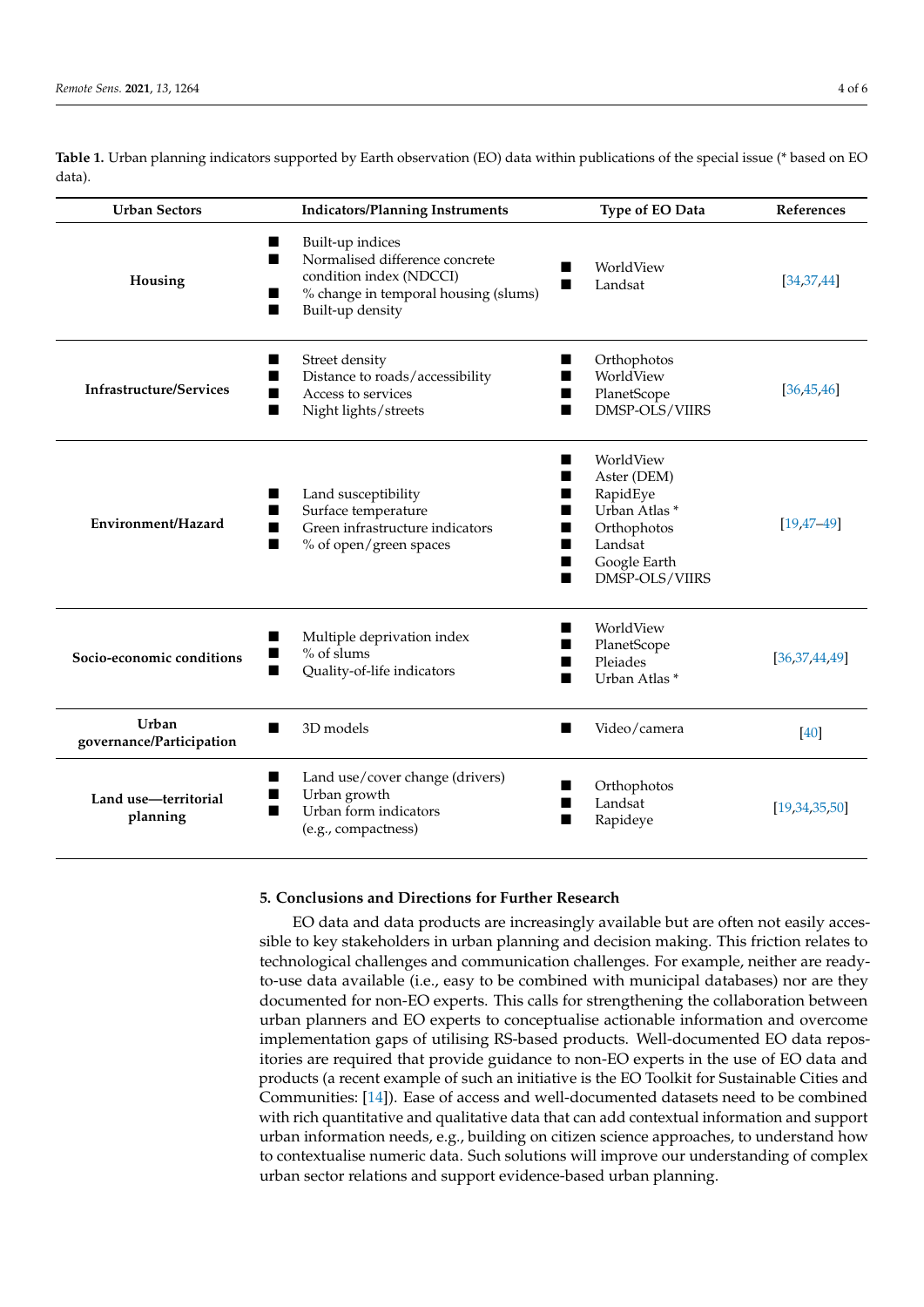**Author Contributions:** The editorial was prepared by M.K. and C.P. and reviewed by K.P. All authors have read and agreed to the published version of the manuscript.

**Funding:** This research received no external funding.

**Institutional Review Board Statement:** Not applicable.

**Informed Consent Statement:** Not applicable.

**Conflicts of Interest:** The authors declare no conflict of interest.

#### **References**

- <span id="page-4-0"></span>1. UN. *World Urbanization Prospects. The 2018 Revision*; United Nations: New York, NY, USA, 2019.
- <span id="page-4-1"></span>2. United Nations Statistics Division. The Sustainable Development Goals Report 2018. Available online: [https://unstats.un.org/](https://unstats.un.org/sdgs/report/2018/overview/) [sdgs/report/2018/overview/](https://unstats.un.org/sdgs/report/2018/overview/) (accessed on 12 September 2019).
- <span id="page-4-2"></span>3. Florczyk, A.J.; Melchiorri, M.; Corbane, C.; Schiavina, M.; Maffenini, M.; Pesaresi, M.; Politis, P.; Sabo, S.; Freire, S.; Ehrlich, D.; et al. *Description of the GHS Urban Centre Database 2015. Public Release 2019*; Version 1.0; Office of the European Union: Luxembourg, 2019.
- <span id="page-4-3"></span>4. UNICEF; UN-Habitat. *Analysis of Multiple Deprivations in Secondary Cities in Sub-Saharan Africa*; Cardno: London, UK, 2020.
- <span id="page-4-4"></span>5. Van Hoof, J.; Kazak, J.K.; Perek-Białas, J.M.; Peek, S.T.M. The challenges of urban ageing: Making cities age-friendly in Europe. *Int. J. Environ. Res. Public Health* **2018**, *15*, 2473. [\[CrossRef\]](http://doi.org/10.3390/ijerph15112473) [\[PubMed\]](http://www.ncbi.nlm.nih.gov/pubmed/30714577)
- <span id="page-4-5"></span>6. Angelidou, M. The role of smart city characteristics in the plans of fifteen cities. *J. Urban Technol.* **2017**, *24*, 3–28. [\[CrossRef\]](http://doi.org/10.1080/10630732.2017.1348880)
- 7. Giles-Corti, B.; Vernez-Moudon, A.; Reis, R.; Turrell, G.; Dannenberg, A.L.; Badland, H.; Foster, S.; Lowe, M.; Sallis, J.F.; Stevenson, M.; et al. City planning and population health: A global challenge. *Lancet* **2016**, *388*, 2912–2924. [\[CrossRef\]](http://doi.org/10.1016/S0140-6736(16)30066-6)
- <span id="page-4-6"></span>8. Saaty, T.L.; De Paola, P. Rethinking design and urban planning for the cities of the future. *Buildings* **2017**, *7*, 76. [\[CrossRef\]](http://doi.org/10.3390/buildings7030076)
- <span id="page-4-7"></span>9. Wilkinson, M.D.; Dumontier, M.; Aalbersberg, I.J.; Appleton, G.; Axton, M.; Baak, A.; Blomberg, N.; Boiten, J.-W.; da Silva Santos, L.B.; Bourne, P.E.; et al. The FAIR Guiding Principles for scientific data management and stewardship. *Sci. Data* **2016**, *3*, 160018. [\[CrossRef\]](http://doi.org/10.1038/sdata.2016.18)
- <span id="page-4-8"></span>10. Kandt, J.; Batty, M. Smart cities, big data and urban policy: Towards urban analytics for the long run. *Cities* **2021**, *109*, 102992. [\[CrossRef\]](http://doi.org/10.1016/j.cities.2020.102992)
- <span id="page-4-9"></span>11. Faludi, A.; Waterhout, B. Introducing Evidence-Based Planning. *disP Plan. Rev.* **2006**, *42*, 4–13. [\[CrossRef\]](http://doi.org/10.1080/02513625.2006.10556950)
- <span id="page-4-10"></span>12. Chrysoulakis, N.; Feigenwinter, C.; Triantakonstantis, D.; Penyevskiy, I.; Tal, A.; Parlow, E.; Fleishman, G.; Düzgün, Ş.; Esch, T.; Marconcini, M. A Conceptual list of indicators for urban planning and management based on earth observation. *ISPRS Int. J. Geoinf.* **2014**, *3*, 980–1002. [\[CrossRef\]](http://doi.org/10.3390/ijgi3030980)
- <span id="page-4-11"></span>13. United Nations. New Urban Agenda. In Proceedings of the Habitat III Secretariat, Quito, Ecuador, 20 October 2016.
- <span id="page-4-12"></span>14. UN-Habitat. The Earth Observations Toolkit for Sustainable Cities and Human Settlements. Available online: [https://eo-toolkit](https://eo-toolkit-guo-un-habitat.opendata.arcgis.com)[guo-un-habitat.opendata.arcgis.com](https://eo-toolkit-guo-un-habitat.opendata.arcgis.com) (accessed on 15 March 2021).
- <span id="page-4-13"></span>15. UN-Habitat. *The Challenge of Local Government Financing in Developing Countries*; UN-Habitat: Nairobi, Kenya, 2015.
- <span id="page-4-14"></span>16. Elsey, H.; Thomson, D.R.; Lin, R.Y.; Maharjan, U.; Agarwal, S.; Newell, J. addressing inequities in urban health: Do decisionmakers have the data they need? Report from the urban health data special session at international conference on urban health Dhaka 2015. *J. Urban Health* **2016**, *93*, 526–537. [\[CrossRef\]](http://doi.org/10.1007/s11524-016-0046-9)
- <span id="page-4-15"></span>17. Van Maarseveen, M.; Martinez, J.; Flacke, J. *GIS in Sustainable Urban Planning and Management: A Global Perspective*; CRC Press: Leiden, The Netherlands, 2019.
- <span id="page-4-16"></span>18. Kuffer, M.; Thomson, D.R.; Boo, G.; Mahabir, R.; Grippa, T.; Vanhuysse, S.; Engstrom, R.; Ndugwa, R.; Makau, J.; Darin, E.; et al. The role of earth observation in an integrated deprived area mapping "system" for low-to-middle income countries. *Remote Sens.* **2020**, *12*, 982. [\[CrossRef\]](http://doi.org/10.3390/rs12060982)
- <span id="page-4-19"></span>19. Aguilar, R.; Kuffer, M. Cloud computation using high-resolution images for improving the SDG indicator on open spaces. *Remote Sens.* **2020**, *12*, 1144. [\[CrossRef\]](http://doi.org/10.3390/rs12071144)
- 20. Sliuzas, R.; Kuffer, M.; Masser, I. The spatial and temporal nature of urban objects. In *Remote Sensing of Urban and Suburban Areas*; Rashed, T., Jürgens, C., Eds.; Springer: Dordrecht, The Netherlands, 2010; Volume 10, pp. 67–84.
- 21. Zhu, Z.; Zhou, Y.; Seto, K.C.; Stokes, E.C.; Deng, C.; Pickett, S.T.A.; Taubenböck, H. Understanding an urbanizing planet: Strategic directions for remote sensing. *Remote Sens. Environ.* **2019**, *228*, 164–182. [\[CrossRef\]](http://doi.org/10.1016/j.rse.2019.04.020)
- <span id="page-4-17"></span>22. Taubenböck, H.; Wurm, M.; Geiß, C.; Dech, S.; Siedentop, S. Urbanization between compactness and dispersion: Designing a spatial model for measuring 2D binary settlement landscape configurations. *Int. J. Digit. Earth* **2018**, *12*, 679–698. [\[CrossRef\]](http://doi.org/10.1080/17538947.2018.1474957)
- <span id="page-4-18"></span>23. Andries, A.; Morse, S.; Murphy, R.; Lynch, J.; Woolliams, E.; Fonweban, J. Translation of Earth observation data into sustainable development indicators: An analytical framework. *Sustain. Dev.* **2019**, *27*, 366–376. [\[CrossRef\]](http://doi.org/10.1002/sd.1908)
- <span id="page-4-20"></span>24. Kuffer, M.; Wang, J.; Nagenborg, M.; Pfeffer, K.; Kohli, D.; Sliuzas, R.; Persello, C. The scope of earth-observation to improve the consistency of the SDG slum indicator. *ISPRS Int. J. Geoinf.* **2018**, *7*, 428. [\[CrossRef\]](http://doi.org/10.3390/ijgi7110428)
- 25. Prakash, M.; Ramage, S.; Kavvada, A.; Goodman, S. Open earth observations for sustainable urban development. *Remote Sens.* **2020**, *12*, 1646. [\[CrossRef\]](http://doi.org/10.3390/rs12101646)